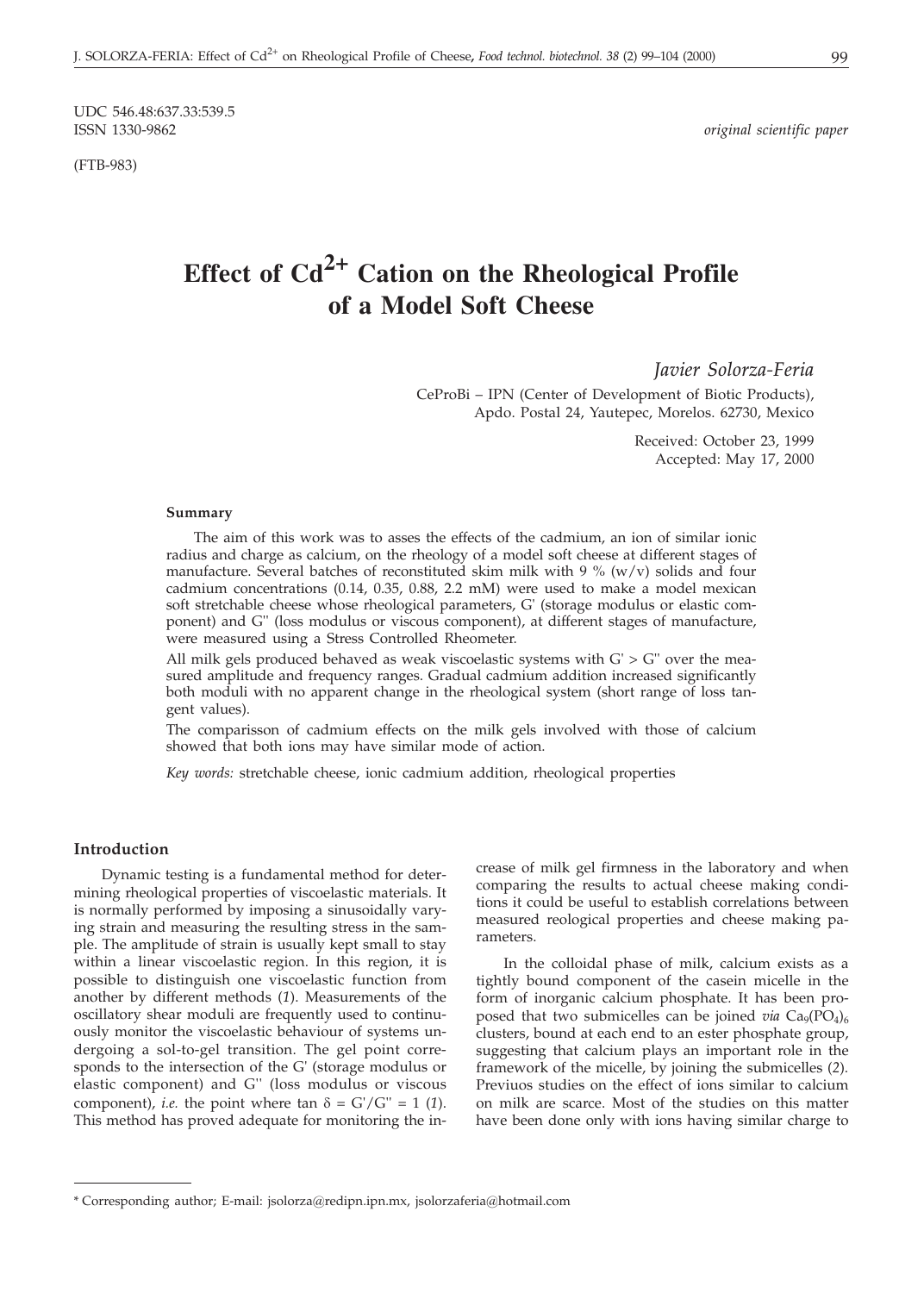that of  $Ca^{2+}$ , irrespectively of their size (e.g.  $Ca^{2+}$ ,  $Mg^{2+}$ ,  $Ba^{2+}$  and  $Zn^{2+}$ ) (3). To investigate if the changes observed on the rheology of milk gels due to calcium addition are ion specific, the effect of cadmium addition to milk was examined, since it has the same charge and similar ionic radius as calcium (*4*). For that reason the aim of this study was to assess the effect of different levels of cadmium addition, on the rheological profile of a model mexican soft stretchable cheese, at different stages of manufacture and to evaluate any significant differences from those produced by calcium addition.

# **Materials and Methods**

#### *Milk preparation*

Skim milk powder was supplied by Kerrygold (Irish Dairy Board). It was used to prepare 1 litre volumes of reconstituted milk with 9 %  $(w/v)$  solids to which cadmium chloride  $(CdCl<sub>2</sub>)$  was added according to the batch, making a total of five levels of cadmium (control with no cadmium addition, 0.14, 0.35, 0.88 and 2.2 mM). All milks were prepared using deionised water. A typical stranded white soft cheese similar to »Mozzarella« known by the names of »Asadero« and »Oaxaca« in Mexico, a local »stretchable cheese«, was prepared from each of the milks following a modified traditional method, except that sodium chloride was not added (*5*).

#### *Cheese making*

The milk was batch pasteurised in 2 L containers at 63 °C for 30 min; it was then cooled to 32 °C and inoculated with thermophilic starter cultures,  $1\%$  (v/v) of *Streptococcus salivarius* ssp. *thermophilus* and 1 % (v/v) *Lactobacillus delbrueckii* ssp. *bulgaricus* (DRI-VAC, CH–1 and CH–2 from Christian Hansen's Laboratories, Copenhagen, Denmark) prepared from freeze dried culture. Commercial standard rennet (Christian Hansen, Reading, UK) was used at 0.2 mL/L of milk to form the coagulum (coagulation time ranged from 18.9 to 21.9 min) which, one hour after formation, was cut to the size of small »coffee beans« (about 5 mm). The temperature was raised to 42 °C over 35 minutes, and then the whey drained till the pH of the curd reached a value of 5.3– 5.5. The pans were then transferred to a waterbath and the curd was cooked at 75 °C for 15 min to produce small strands of white soft stretchable cheese, cut in small pieces and cooled at room temperature.

# *Rheological tests*

Samples at different stages of manufacture, *i.e.* those of the coagulum obtained after the rennet addition (soft coagulum), those resulted after the drainage of the whey (hard coagulum), and those of the finished cheese were taken for rheological tests. Even when microsyneresis occured in milk gels, the samples were kept as homogeneous as possible when measurements were made. Slices of cheese samples of about 1 mm thick and 20 mm in diameter were carefully cut with a knife and kept refrigerated to avoid drying or any structural disturbance before carrying out the rheological tests. Slices of soft and hard coagulum of about 1 mm thick and 20 mm in diameter were carefully cut with a spatula just before the rheological tests were carried out, to avoid any disturbance of the systems. Samples were carefully transferred to the rheometer, compressed to the measurement thickness (1 mm) and »rested« for 15 min to allow any stresses induced during loading to dissipate.

Dynamic oscillatory measurements were performed on an RTI Controlled Stress Rheometer (CSR), using a 20 mm in diameter parallel plate system with 1 mm gap setting at 25 °C. Measurements were made by taking stress amplitude sweeps (torque range 1 to 3 mN m for the soft coagulum and  $1$  to  $10$  mN m for the hard coagulum and the soft cheese) at a frequency of 1 Hz, which ensured practically linear viscoelastic behaviour. Frequency sweeps were performed over the range 0.1 to 10 Hz at a torque of 1 mN m for the soft coagulum; 5 mN m for the hard coagulum and 10 mN m for the soft cheese, using the same configuration and temperature as already mentioned.

#### *Data analysis*

Statistical treatment was done on the frequency sweep data, applying simple regression analysis using the SAS statistical package (*6*) to find out how the rheological parameters (G' and G'') were related to the frequency. To compare the effect of each factor involved, 3 models of straight lines were adjusted to the general equation  $y = a + bx$ , where **y** is the dependent variable, **x** is the independent variable, **a** is the intercept and **b** is the slope (*7*). The frequency was taken as a linear function. To investigate whether the cadmium, had any effect on the above mentioned rheological parameters, analysis of variance (F-test) (*7*) was applied in all cases to compare 3 models of regression which described the data as (*i*) 2 independent lines (for the two treatments), (*ii*) 2 parallel lines and (*iii*) a common line; model 2 was considered as the reference. The residual sums of the squares were compared to the residual mean square value for the reference model and the F-test was used at a significance level  $\alpha = 0.05$ . A non-significant **F** value between models **a** and **b** means that the data fit both models, while a significant **F** value between **b** and **c** means that the data could fit a common line, with no effect of the requested factor, since there would be no evidence that the data derived from different statistical populations.

# **Results**

The results of the amplitude sweep (storage modulus, G', and loss modulus, G'') of the milk gels involved in this study (1 to 3 mN m for soft coagulum; 1 to 10 mN m for hard coagulum and soft cheese) were independent of the amplitude applied (e.g. controls, Fig. 1) with the values of G' being above those of G'' over all the measured amplitude values. All samples (control and with added cadmium) behaved as weak viscoelastic systems, with plots similar in shape to those in Fig. 1. An initial addition of cadmium (0.14 mM) produced some rise in the storage and loss moduli of the milk gels, subsequent additions (0.35 and 0.88 mM) produced further significant increases in overall moduli values. This effect continued up to the maximum concentration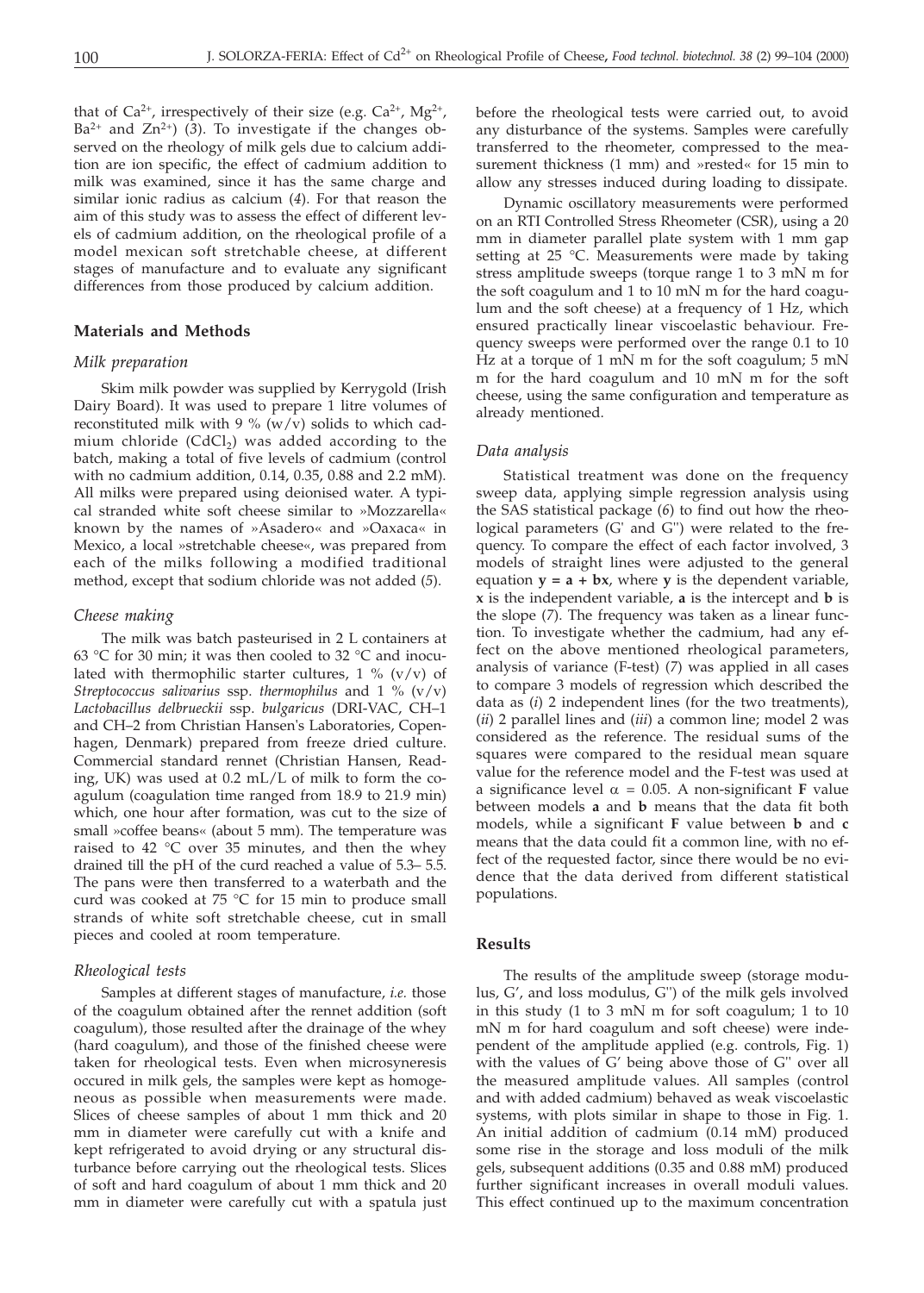

Fig. 1. Rheological behaviour (amplitude) of the controls of the soft coagulum (SC), hard coagulum (HC) and soft cheese (SCH)

used (2.2 mM), with no aparent saturation point whithin the range studied. Treated samples (those with added cadmium), in general, were less amplitude dependent than the control material.

The tan  $\delta$  or loss tangent values (G"/G') obtained from the amplitude sweeps (soft coagulum) for cadmium treated samples were in a short range, and were similar to those observed in a previous study for calcium (*5*) (Table 1). This suggested that, although some differences in the moduli values were observed, the rheological systems were similar. Fig. 2 shows the typical rheological behaviour (G' and G''; frequency sweep) of all the involved milk gels (independent controls). All the plots were characteristic of this type of system (*i.e*. G' > G'' over all ranges measured). The plots initially showed some frequency dependence till about 2 Hz and then some plateau behaviour, where the moduli seemed to be less dependent on the frequency. Gradual addition of cadmium produced a corresponding change in both moduli values, which generally increased along with the ion concentration. Fig. 3 shows the effect of the addition of cadmium (control compared to 2.2 mM added  $Cd^{2+}$ ) on G' of the three milk systems involved (all were essentially similar in character to those already described). The frequency data for G'' followed a similar pattern of behaviour (not shown). The overall range of loss tangent values previously obtained for soft coagulum treated with calcium (*5*) (from 0.1–10 Hz) was similar to those of the cadmium treated samples (Table 2). Statistical treatment of the frequency data showed cadmium to in-



Fig. 2. Rheological behaviour (frequency) of the controls of the soft coagulum (SC), hard coagulum (HC) and soft cheese (SCH)

Table 1. Overall changes in the loss tangent for the amplitude sweep of the milk gels with cation addition

| Ion                         | Soft coagulum | Hard coagulum Soft cheese |               |
|-----------------------------|---------------|---------------------------|---------------|
| $\mathrm{cd}$ <sup>2+</sup> | $0.29 - 0.34$ | $0.34 - 0.36$             | $0.31 - 0.40$ |
| $Ca^{2+}$                   | $0.31 - 0.37$ | $0.33 - 0.36$             | $0.30 - 0.40$ |

All ion concentrations are included, the range values for  $Ca^{2+}$ were taken from reference (*5*)

Table 2. Overall changes in the loss tangent for the frequency sweep of the milk gels with cation addition

| Ion       | Soft coagulum | Hard coagulum Soft cheese |               |
|-----------|---------------|---------------------------|---------------|
| $Cd^{2+}$ | $0.28 - .78$  | $0.29 - 0.64$             | $0.28 - 0.78$ |
| $Ca2+$    | $0.25 - 0.80$ | $0.31 - 0.66$             | $0.25 - 0.62$ |

All ion concentrations are included, the range of values for Ca2+ were taken from reference (*5*)

crease both the storage modulus and the loss modulus significantly (**F** 2–3 significant), both in overall terms and incrementally (Table 3). The amplitude sweep results for the hard coagulum behaved linearly over all measured ranges (Fig. 1). It should be noted that the overall ranges of the loss tangent data were similar for calcium and cadmium (Table 1). The frequency data showed similar behaviour and were typical of this type of plot (Fig. 2). The overall range of loss tangent re-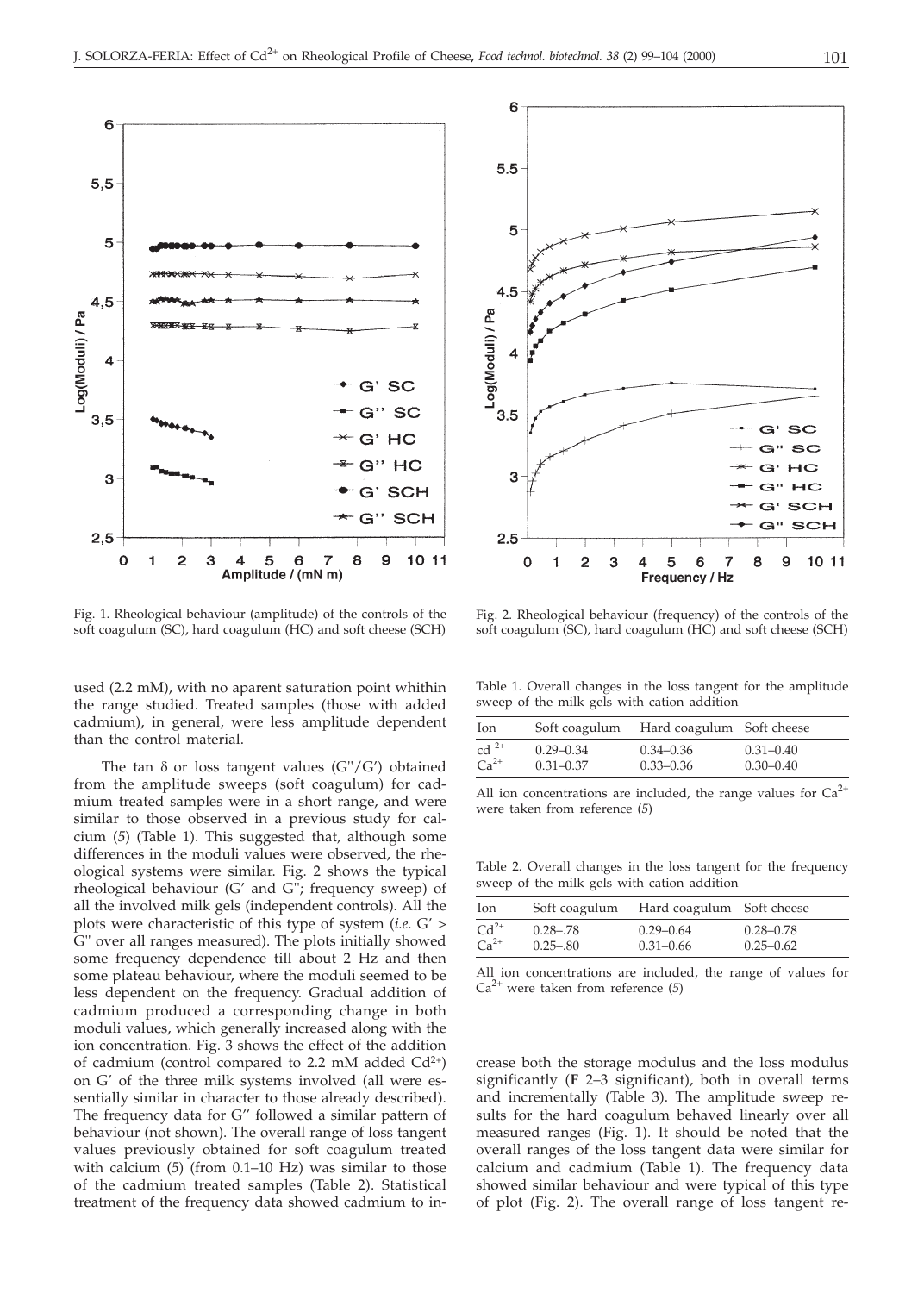

Fig. 3. Effect of 2.2 mM cadmium on the rheological behaviour of the soft coagulum (SC), hard coagulum (HC) and soft cheese (SCH)

Table 3. Effect of cadmium on the rheology of the soft coagulum

| Samples           | G'                                        | $G^"$                                  |
|-------------------|-------------------------------------------|----------------------------------------|
| All together      | $F1-2 = 2.31$ ns<br>$F2-3 = 46.4$ s       | $F1 - 2 = 1.4$ ns<br>$F2 - 3 = 32.2$ s |
| $Control/0.14$ mM | $F1 - 2 = 0.0012$ ns<br>$F2 - 3 = 85.9$ s | $F1 - 2 = 0.034$ ns<br>$F2 - 3 = 33$ s |
| $0.14/0.35$ mM    | $F1-2 = 0.009$ ns<br>$F2 - 3 = 32.2$ s    | $F1-2 = 0.12$ ns<br>$F2 - 3 = 29.5$ s  |
| $0.35/0.88$ mM    | $F1 - 2 = 0.053$ ns<br>$F2 - 3 = 22.3$ s  | $F1-2 = 0.28$ ns<br>$F2-3 = 21.5$ s    |
| $0.88/2.2$ mM     | $F1 - 2 = 0.027$ ns<br>$F2-3 = 14.1$ s    | $F1-2 = 0.007$ ns<br>$F2 - 3 = 16.8$ s |

 $F1-2 = F$  from the comparison of models 1 and 2;  $F2-3 = F$  from the comparison of models 2 and 3;  $s =$  significant at  $\alpha = 0.05$ ;  $ns = nonsignificant$  at  $\alpha = 0.05$ 

ported previously for calcium treated samples of hard coagulum (*5*) was similar to those found in this study for cadmium treated samples (Table 2, 0.1–10 Hz). Statistical analysis of the data (Table 4) showed that the addition of cadmium produced significant changes in both the storage (G') and loss (G'') moduli of the hard coagulum. However, individual small additions did not always produce significant changes in the material (e.g. 0.35–0.88 mM and 0.88–2.20 mM, respectively).

| lum     |    | Table 4. Effect of cadmium on the rheology of the hard coagu- |
|---------|----|---------------------------------------------------------------|
| Samples | G' |                                                               |
|         |    |                                                               |

| Samples           | G'                                      | $G^"$                                    |
|-------------------|-----------------------------------------|------------------------------------------|
| All together      | $F1 - 2 = 2.69$ ns<br>$F2 - 3 = 1079$ s | $F1-2 = 0.007$ ns<br>$F2 - 3 = 26.2$ s   |
| $Control/0.14$ mM | $F1 - 2 = 0.38$ ns<br>$F2 - 3 = 25.2$ s | $F1-2 = 0.016$ ns<br>$F2 - 3 = 12.9$ s   |
| $0.14/0.35$ mM    | $F1-2 = 0.05$ ns<br>$F2 - 3 = 8.6$ s    | $F1-2 = 0.0013$ ns<br>$F2-3 = 11.62$ s   |
| $0.35/0.88$ mM    | $F1-2 = 0.16$ ns<br>$F2 - 3 = 2.62$ ns  | $F1-2 = 0.004$ ns<br>$F2-3 = 0.79$ ns    |
| $0.35/2.2$ mM     | $F1-2 = 0.07$ ns<br>$F2-3 = 5.81$ s     | $F1-2 = 0.006$ ns<br>$F2 - 3 = 4.97$ s   |
| $0.88/2.2$ mM     | $F1-2 = 0.0006$ ns<br>$F2 - 3 = 0.2$ ns | $F1-2 = 0.013$ ns<br>$F2 - 3 = 0.034$ ns |

 $F1-2 = F$  from the comparison of models 1 and 2;  $F2-3 = F$ from the comparisons of models 2 and 3; s = significant at  $\alpha$  =  $0.05$ ; ns = nonsignificant at  $\alpha = 0.05$ 

Table 5. Effect of cadmium on the rheology of the soft cheese

| Samples           | G'                                     | $G^"$                                     |
|-------------------|----------------------------------------|-------------------------------------------|
| All together      | $F1-2 = 1.74$ ns<br>$F2 - 3 = 69.3$ s  | $F1 - 2 = 1.27$ ns<br>$F2 - 3 = 38.5$ s   |
| $Control/0.14$ mM | $F1-2 = 20.4$ s<br>$F2 - 3 = 77.9$ s   | $F1-2 = 0.32$ ns<br>$F2-3 = 53.4$ s       |
| $0.14/0.35$ mM    | $F1-2 = 0.24$ ns<br>$F2 - 3 = 1.93$ ns | $F1 - 2 = 0.004$ ns<br>$F2-3 = 0.68$ ns   |
| $0.14/0.88$ mM    | $F1-2 = 0.13$ ns<br>$F2 - 3 = 5.47$ s  | $F1-2 = 0.47$ ns<br>$F2 - 3 = 4.95$ s     |
| $0.35/0.88$ mM    | $F1-2 = 0.072$ ns<br>$F2 - 3 = 13.8$ s | $F1-2 = 0.081$ ns<br>$F2 - 3 = 0.0005$ ns |
| $0.35/2.2$ mM     | $F1 - 2 = 5.63$ s<br>$F2 - 3 = 20.2$ s | $F1-2 = 0.58$ ns<br>$F2 - 3 = 11.3$ s     |
| $0.88/2.2$ mM     | $F1-2 = 0.26$ ns<br>$F2-3 = 43.4$ s    | $F1-2 = 0.46$ ns<br>$F2 - 3 = 1.23$ ns    |

 $F1-2 = F$  from the comparison of models 1 and 2;  $F2-3 = F$ from the comparison of models 2 and 3; s = significant at  $\alpha$  =  $0.05$ ; ns = nonsignificant at  $\alpha = 0.05$ 

The amplitude plots of storage and loss moduli (G' and G'') for the cheese samples made with added cadmium were similar to those observed previously for calcium (*5*). All the graphs showed a trend to be flat, indicating linear viscoelastic behaviour over all the amplitude range studied (e.g. Fig. 1). The range of the loss tangent for  $Ca^{2+}$  samples was of the same order of magnitude as that of  $Cd^{2+}$  samples (Table 1), indicating similar rheological behaviour (1–10 mN m). Similar results were observed for the frequency data (G', Fig. 3). They were typical of this type of plot (Fig. 2), with a corresponding increase in the moduli as the cadmium concentration increased. The range of loss tangent values was also of the same order of magnitude as that of calcium (Table 2).

Table 5 shows that the addition of cadmium produced significant changes in both the storage (G') and loss (G'') moduli of the soft cheese. However, individual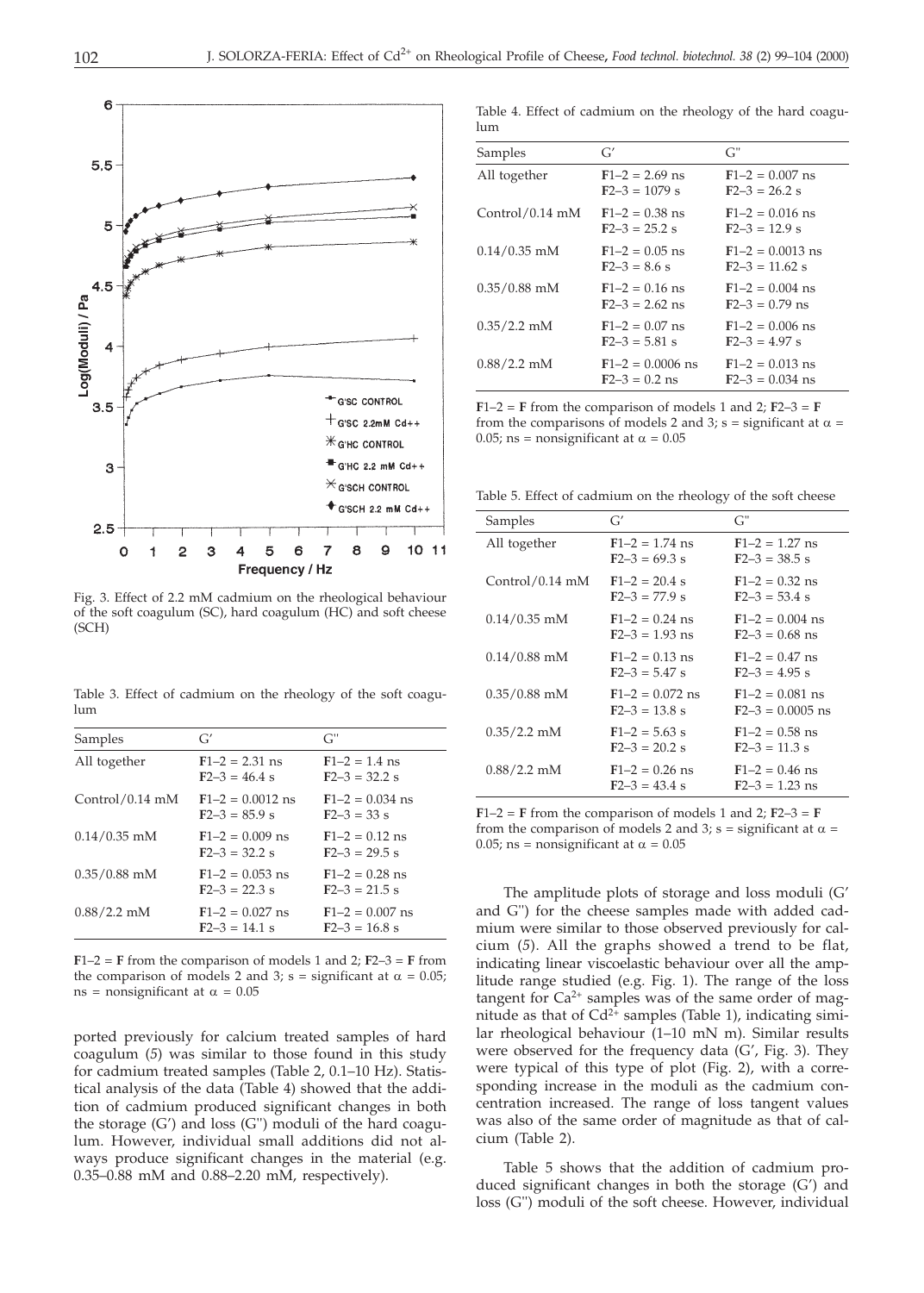small additions did not always produce significant changes in the rheological profiles at some of the added cadmium levels (e.g. 0.14–0.35 mM, respectively). It is interesting to note that in some cases the cadmium addition affected more especially G' with no apparent effect on G'', but the reverse situation was never observed (*i.e.* 0.35/0.88 mM and 0.88/2.2 mM, Table 5).

#### **Discussion**

Milk gels consist of a network of small aggregates of micelles, alternated by thicker nodes of the same material, with pores of a few micrometers in diameter (*8*). The soft coagulum formed on renneting was not always found to follow the characteristic acidification profile expected for this type of fermentation.This difference may be explained by the toxic effect of cadmium at the highest concentration, whose biochemical properties are strongly connected with blockade of oxidative phosphorilation, not allowing the starter cultures to develop the acid environment for the proper formation of the gel (*9*). The concentration of cadmium considered as »normal« in raw milk and related dairy products ranges from 0.015 to 0.097  $\mu$ g/g dry weight of samples, usually as a result of contamination (*3,9*). The coagulum produced was a weak viscoelastic gel system (*1*). The maximum stress amplitude that such a system could withstand was about 3.0 mN m, but with greater amplitude values breaking of the structure occured. This suggests that any network structure has a finite domain after which the structure breaks down to give a different rheological system. Measurements made using stress amplitude values lying in the range from 1 to 3 mN m would ensure that the rheological parameters belong to the original material. Such materials have characteristics which are consistent with the proposal that the material behaves as a »particle gel« and not as a gel consisting of cross- -linked, randomly coiled macromolecules (*8*). Elimination of water resulted in the formation of the hard coagulum, with an overall strengthening of the structure, which may be due to either an increase in the number of junctions or an increase in the strength of the junctions present (*1,8*). Statistical tests were applied to determine any significant differences in the frequency profile data. When the values of the storage  $(G')$  and loss  $(G'')$  modulus were taken as dependent variables, they showed a high degree of correlation with the values of the frequency (correlation coefficient ranged from 0.93 to 0.99). The resulting straight lines, when analyzed using analysis of variance (**F** value), resulted in data which were highly significant at the  $\alpha$  = 0.05 level, suggesting that the linear regression was appropriate. While a straight- -line fit was considered acceptable, it was unclear if the data could always be regarded as »parallel« in nature (*i.e*. all slopes the same). Subsequently, two further models were applied in order to fully examine the data. Parallel line or the independent line models were used to best fit the data, while the »one line« model indicated effectiveness of the factor investigated.

During cheese making, the milk components could manifest some changes in their rheological properties. Initially the liquid milk is pasteurized, that could result in some denaturation of the whey proteins present (*10*),

and in some limited cross-linking by disulphide interchange between the  $\kappa$ -casein and whey proteins ( $\beta$ -lactoglobulin) (11). The addition of starter cultures can be regarded as an acidification step, intended to produce the appropriate pH conditions for enzymic hydrolysis of the protein. The subsequent rennet addition splits the  $\kappa$ -casein at the junction between the para- $\kappa$ -casein and caseinomacropeptide moieties, *i.e*. in bovine  $\kappa$ -casein, at the Phe<sub>105</sub>–Met<sub>106</sub> bond (12,13). As with any other enzymic process other factors such as temperature, pH and ionic conditions have all been reported to have significant effects on the rate of proteolysis and the subsequent rate of coagulum formation (*13–15*). To induce proper stretching of the curd, casein is transformed chemically to another form of the protein, which precipitates out at room temperature as di-calcium paracaseinate. To produce the final smooth, plastic mass, a second treatment is required for the proper stretching, which was brought about by the mentioned bacterial development, or direct introduction of acid (*16*). The rheological behavior of the resulting hard coagulum (curd) would also suggest similar linkages to those found in the soft material. However, the overall effect seems to be that of a concentration of the solids present (*17*). Heat treatment of the hard coagulm was used to produce the final stranded stretchable soft cheese. This process caused considerable denaturation of the protein (*10*) and some binding of denatured serum protein (mainly  $\beta$ -lactoglobulin) to casein micelles ( $\kappa$ -casein). Such severe changes in the biochemistry of the system might have been well expected to produce changes in the physical characteristics of the material. However, while this was observed to be the case, subsequent examination of the rheology of the final cheese indicated that under the test conditions chosen, it behaved practically as a concentrated coagulum (Fig. 2) (*1,18*). With the exception of the differing stresses that the various samples could withstand, all measured rheological profiles were similar in shape (both as functions of amplitude and frequency) and loss tangent values, being different only in the absolute values of their moduli. Both the amplitude (Fig. 1) and frequency profiles (Fig. 2 and 3) showed a significant enhancement in both the storage and loss moduli of the gel samples, made from skim milks, with cadmium addition (Tables 3–5). Statistical analysis showed that in all cases when there was a significant effect observed for the cadmium, G' was always affected (*i.e.* **F** 2–3 significant). This suggests that the effect of cadmium is mediated *via* the protein network and acts independently. It has previously been postulated that although the chemical nature of the cross-links is not yet entirely clear, phosphoserine side chains of -casein are probably involved (*19*). All materials showed weak viscoelastic behaviour with no evidence of any sudden changes or breakdown in structure either as a function of stress amplitude or frequency. The increase of cadmium added caused higher strengthening effects. This suggests that the cadmium may be linking »matrix« material to the network as it has been previously proposed for calcium (*20,21*). Rheological studies related to the gels formed after addition of divalent ions to milk are scarce, and those undertaken on milk coagulation (e.g.  $Mg^{2+}$ ,  $Ba^{2+}$ ,  $Mn^{2+}$  and  $Zn^{2+}$ ) do not have a